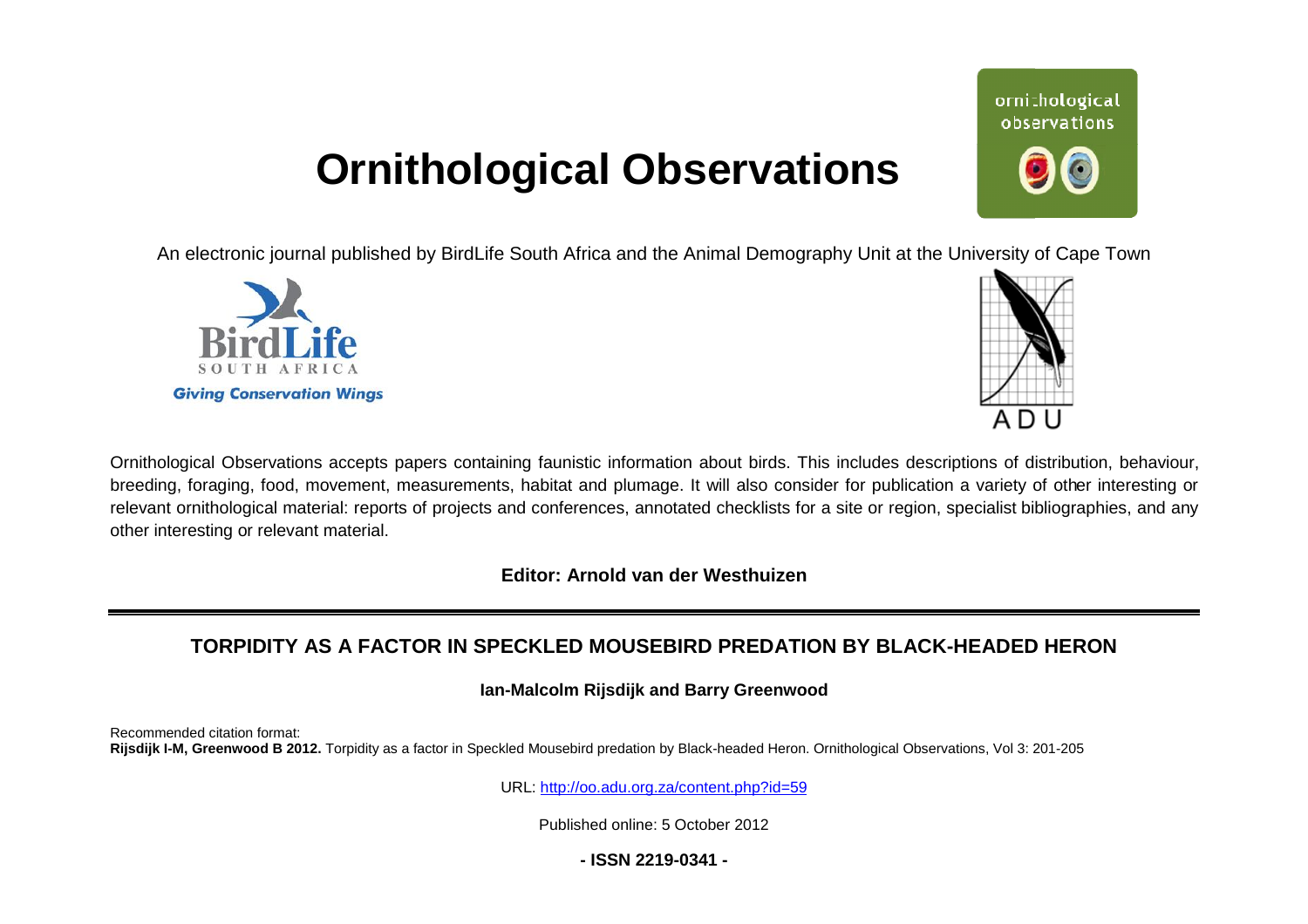### **TORPIDITY AS A FACTOR IN SPECKLED MOUSEB R MOUSEBIRD PREDATION BY BLACK-HEADED HERON HEADED**

*Ian-Malcolm Rijsdijk<sup>1</sup> and Barry Greenwood* 

<sup>1</sup> Centre for Film and Media Studies, University of Cape Town

Corresponding author [ian.rijsdijk@uct.ac.za](mailto:ian.rijsdijk@uct.ac.za)

The Black-headed Heron *Ardea melanocephala* is well known as an opportunistic predator with a very catholic diet (Stuart and Dürk 1984). Less reliant on wetland habitats than other large herons, one is as likely to find the bird in agricultural land or short grassland as in marshland or recently flooded areas. One of the most horrifying experiences of my birding youth was witnessing a Grey Heron *Ardea cinerea* gobble up a lone duckling that had obviously become detached from its siblings. The Grey Heron became Felonious Heronious in our house and, for a long time, I viewed them as villains, in spite of their elegance.

This article emerges from an extraordinary incident that took place in Wilderness on July 1 2012. Barry Greenwood's garden borders the Wilderness section of the National Park and is situated relatively close to a heronry used by Black-headed Herons and Cattle Egret *Bubulcus ibis*.

In the middle of the day, a Black-headed Heron landed on a large bush and proceeded to capture and swallow whole two Speckled Mousebirds *Colius striatus*. Figure 1 shows the heron in the proc of swallowing the first bird while Figure 2 shows the pronounced lump in its neck. Figure 3 shows the heron capturing the second bird. The heron also made some unsuccessful attempts in the twenty minute period it remained on the bush. headed Herons and Cattle Egret<br>headed Heron landed on a large<br>and swallow whole two Speckled<br>1 shows the heron in the process

Two elements of the incident are notable. Firstly, mousebirds seem unusually large prey to be caught and swallowed whole. Secondly,

**Fig 1** – The first Mousebird being consumed by the Heron

the mousebirds in the bush appeared to make little attempt to flee their predator. Why would the birds remain in the bush and not simply fly away?

This article investigates the possibility that torpidity was a factor in the mousebirds predation by the heron: simply put, they were too cold to move and remained rooted to the branch.

cold to move and remained rooted to the branch.<br>Regarding the first point – the diet of the Black-headed Heron – Roberts VII lists a wide variety of reptilian, invertebrate and mammalian prey, as well as birds "up to the size of doves and Ruff" (Wanless 2007). Indeed, Kenya Birding records Black-headed Herons killing and eating a Laughing Dove *Streptopelia*  senegalensis, though the author adds: "without the essential tearing

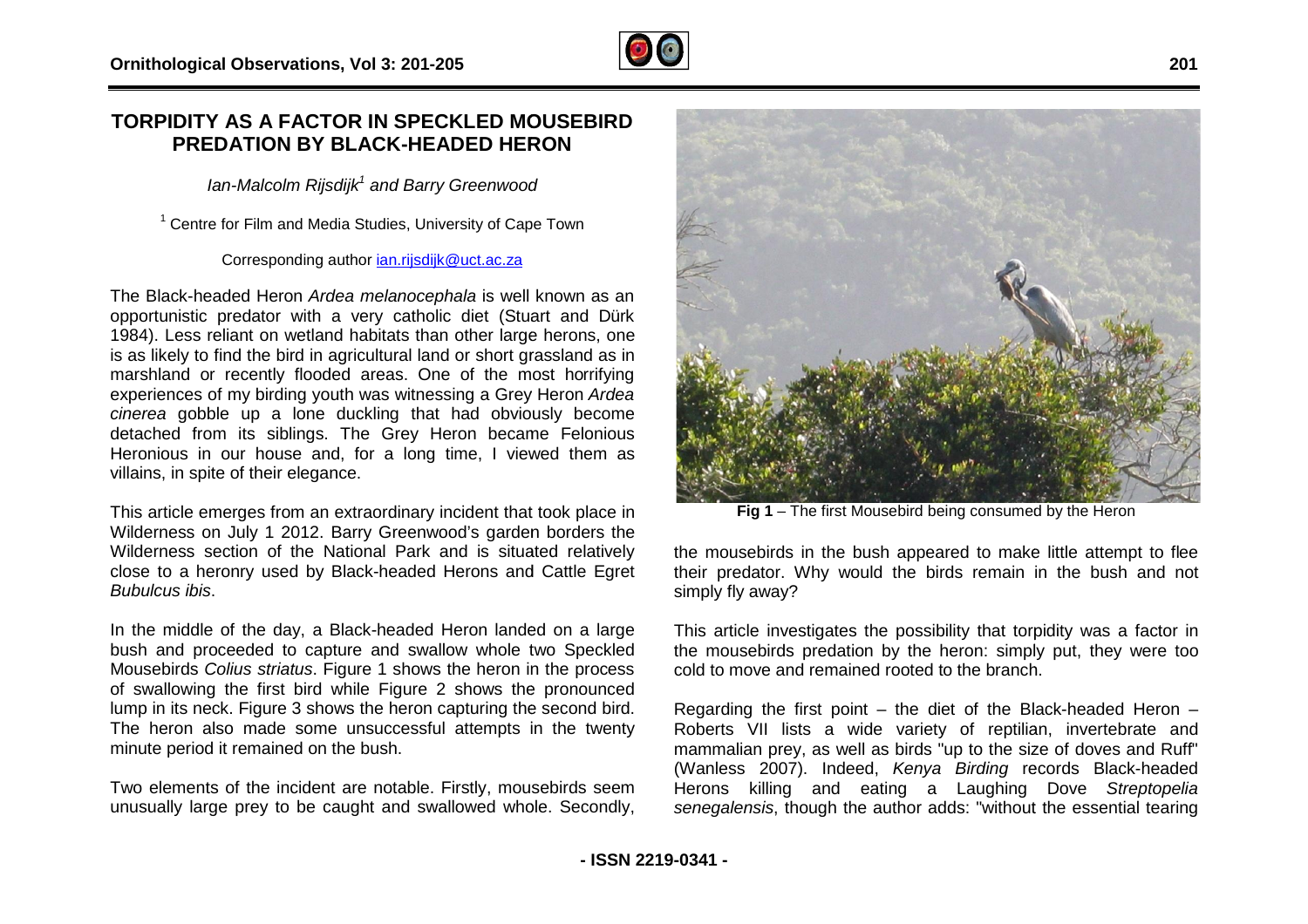



**Fig 2** – The large lump going down the throat of the predator

tools possessed by raptors, the despotic heron managed to swallow the dove only after chopping it into bits with its sharp beak" (Kahindi 1996). $1$ 

Perhaps the most extraordinary account of a Black-headed Heron hunting and consuming birds comes from 1988 when Miss WJ Ballenden of Parktown North, Johannesburg, recorded the following in the *WBC (Witwatersrand Bird Club) News*: on managed to s<br>its sharp beak" (<br>a Black-headed<br>1988 when Mi<br>, recorded the fo

*"I was morbidly interested to see a Redbilled Woodhoopoe [now Green Woodhoopoe* Phoeniculus purpureus*] up Iup-ended* 

 $\overline{a}$ 

*and being swallowed whole down the long neck of a Black Blackheaded Heron.* The *heron had landed in the top* of *a neighbour's tree. An hour later I heard another Redbilled Woodhoopoe's cries… The hoopoe was mobbing the heron. It was no match for that formidable beak and was, subsequently, swallowed whole. A Speckled Mousebird also met the same fate. My inhospitable feelings towards the heron must have been transmitted to the big bird, as the top of the tree suddenly shook, as the heron took to its wings, heavily laden, barely clearing our roof after take-off."* 

In this account, Miss Ballanden is as shocked by the gluttony as by the brutality of the heron, but it is also the size of the prey that is remarkable. Two other accounts are worth noting before turning to the recent Wilderness account. Uys and Underhill (1995) observed a In this account, Miss Ballanden is as shocked by the gluttony as by the brutality of the heron, but it is also the size of the prey that is remarkable. Two other accounts are worth noting before turning to the recent Wilde sheaves of recently harvested barley on a farm in the Bredasdorp area, and recorded further, after conversation with a local farmer, that herons had been observed following combine-harvesters and catching flushed quails. This is not so much opportunistic as strategic and adaptive hunting behaviour. Further afield, Tyler and Tyler (2001) observed a Black-headed Heron consuming a Lesser Moorhen *Gallinula angulata* in Chobe National Park, Botswana.

In an older study, Taylor (1948) collected and analysed regurgitated pellets deposited under a breeding-colony of herons in Fort Beaufort in an attempt to confirm whether herons were having a "deleterious" effect upon smaller bird-life" or whether (from an agricultural point of view) they "accomplished much good work in destroying small view) they "accomplished much good work in destroying small<br>rodents, as well as injurious insects such as locusts and grasshoppers." Taylor found bird remains (unidentified nestling) in only 19 of 200 pellets (9.5%) which led him to conclude that while birds do constitute a part of the Black-headed Heron's diet, they were "but a comparatively small item on the diet sheet, and certainly nothing sufficient to justify some of the sweeping allegations tha have been made." The preponderance of insect remains, however, Black-headed Heron consuming a Lesser<br>
ulata in Chobe National Park, Botswana.<br>
lor (1948) collected and analysed regurgitated<br>
ir a breeding-colony of herons in Fort Beaufort<br>
m whether herons were having a "deleterious" only 19 of 200 pellets (9.5%) which led him to conclude that while birds do constitute a part of the Black-headed Heron's diet, they were but a comparatively small item on the diet sheet, and certainly nothing sufficient t

<sup>1</sup> The Black-headed Heron has been observed to drown and then wash a Laughing Dove in a water trough to rid it of all feathers before swallowing it whole. This "washing" of prey lasted up to 20 minutes. It was observed more than once at the same trough, presumably by the same predator (pers. obs. AC vd Westhuizen).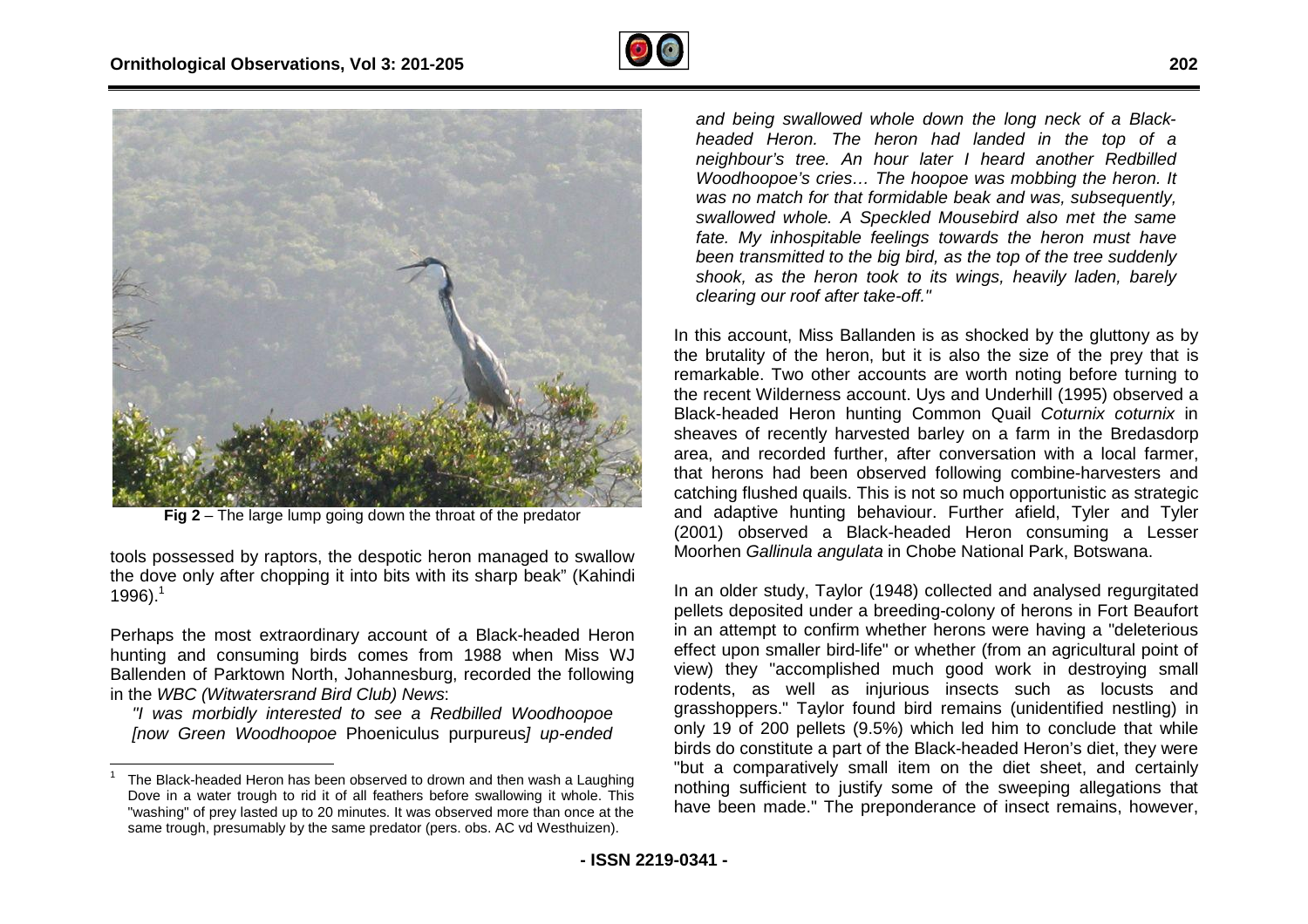

led him to proclaim that the Black-headed heron can "safely be included among the birds useful to agriculture."

If one surprising element of this incident is the voracious appetite and capacity for swallowing large prey of the Black-headed Heron, then another is the stunned inaction by the group of Speckled Mousebirds who seemingly did little to prevent the heron's predation. Two possibilities spring to mind. The less satisfying notion is tha mousebirds were protecting a nest. Mousebirds are "facultative cooperative breeders" according to Fry et al (2007): nesting birds are assisted by both helpers and satellite helpers, so there is likely to be a small family group at a given nest site. Birds might be reluctant to leave in the face of such a sustained attack, allowing the heron time to attack several times and make two kills. headed Heron, then<br>Speckled Mousebirds<br>n's predation. Two<br>g notion is that the

However, though Speckled Mousebirds lay all year round, they do not do so across their range. In the Western Cape, according to Maclean in Roberts (Dean 2007) laying can occur from July to February; however, while July 1 technically falls into this range, it is on the outer limits. Also, one might expect some form of alarm or attempt to fight off the attacker, especially with several birds present at the nest. ge. In the Western Cape, according to<br>
1 2007) laying can occur from July to<br>
1 1 technically falls into this range, it is<br>
ne might expect some form of alarm or<br>
ker, especially with several birds present<br>
he birds' inact

A second explanation for the birds' inaction might be torpidity. De Juana (2001) explains that "the plumage of mousebirds peculiar features," particularly that they have no down. This might be linked to some of the most well-known behavioural characteristics of mousebirds: their tendency to cluster together when roosting, diurnally as well as nocturnally, and their seemingly undignified sunbathing posture (legs apart, belly exposed as they hang between two branches). The clustering, the sunbathing and the hanging posture all form part of a sustained strategy of energy saving to compensate for the lack of down as well as their low calorific frugivorous diet (De Juana 2001). known behavioural characteristics of<br>b cluster together when roosting,<br>ly, and their seemingly undignified<br>belly exposed as they hang between



**Fig 3** – The second Mousebird is captured.

"The rather indolent behaviour of mousebirds, coupled with their frequent sun-bathing and their habit of clustering together when resting or sleeping, suggested to earlier ornithologists that these birds' thermoregulatory strategies might be unusual, or even that the Coliidae might be 'imperfectly endothermic'. Without going that far, it is certainly the case that in this respect, too, the mousebirds are Coliidae might be 'imperfectly endothermic'. Without going that far, it<br>is certainly the case that in this respect, too, the mousebirds are<br>quite original." As a result, "torpid birds are practically incapable of normal reactions, and so they may fall easy prey to nocturnal predators." (De Juana 2001). Remarkably, De Juana notes that because of nature of their plumage, mousebirds are even prone to because of nature of their plumage, mousebirds are even prone to<br>"irreversible hypothermia" when caught in sudden rainstorms and "instances in which mousebirds are found dead on their perches, "instances in which mousebirds are found dead on their perche<br>'drowned' by downpours, are relatively frequent" (De Juana 2001). The rather indolent behaviour of mousebirds, coupled with their<br>requent sun-bathing and their habit of clustering together when<br>esting or sleeping, suggested to earlier ornithologists that these<br>birds' thermoregulatory str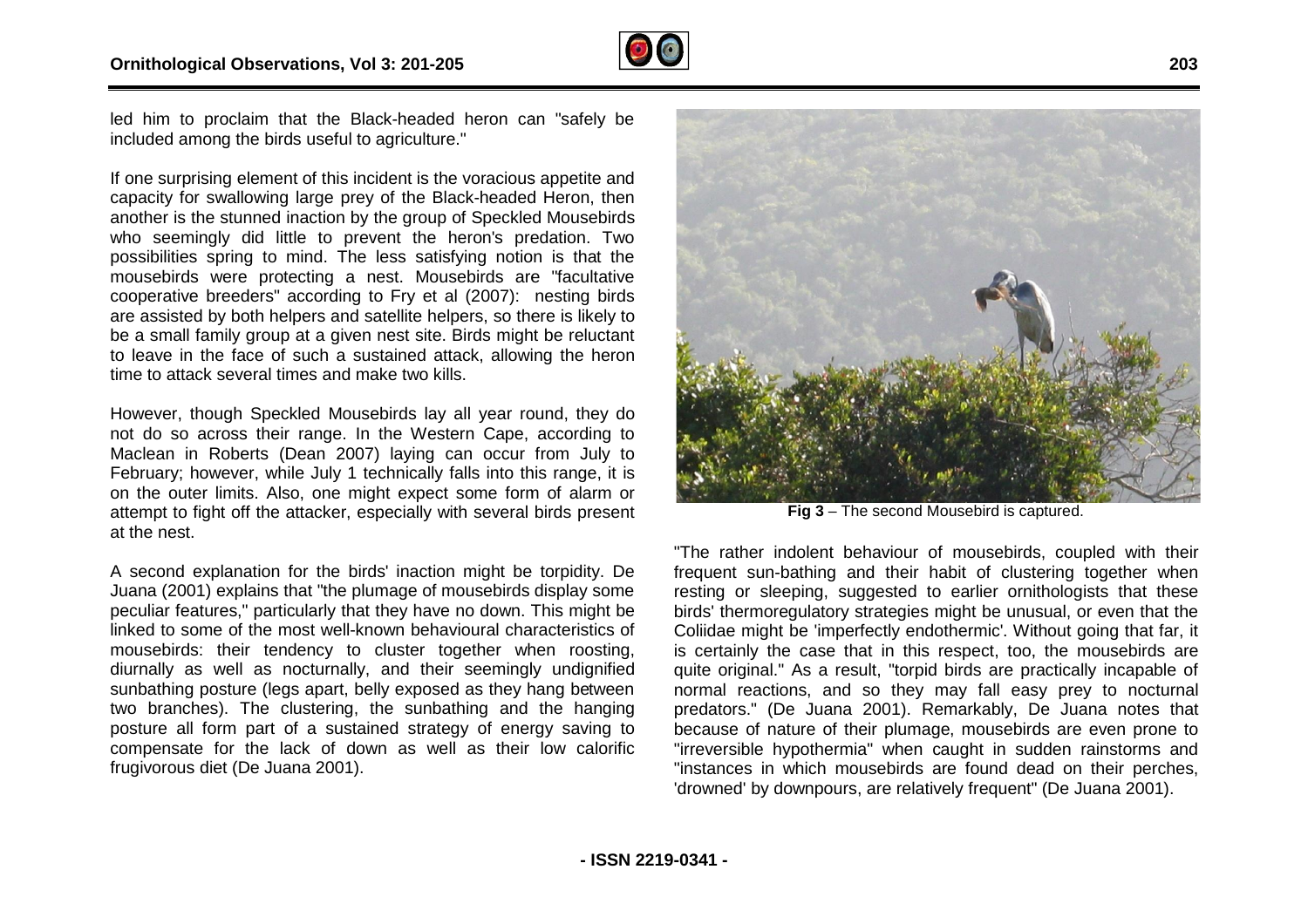

McKechnie et. al. (2006) examined the relationship between communal roosting, food deprivation and thermoregulation. The finding most relevant to this incident is that rewarming was not necessarily linked to basking activities, and that the birds, in their study, "typically rewarmed before sunrise."

In another study, McKechnie and Lovegrove (2001) discussed various types of torpor, from hibernation (seasonal), through daily heterothermy (daily torpor) to rest-phase hypothermia, though they noted that "the distinction between rest-phase hypothermia heterothermy in birds has not been rigorously examined." ities, and that the birds, in their<br>unrise."<br>d Lovegrove (2001) discussed<br>rnation (seasonal), through daily<br>phase hypothermia, though they<br>rest-phase hypothermia and daily

In the light of the various studies undertaken that deal with thermoregulation in Mousebirds, it would be interesting to see scientific study on the relationship between such heterothermic behaviour and predation.

There are some elements that don't quite fit this attempted explanation. The incident took place in the middle of the day (between 12:40 and 13:00) and the weather conditions were clear and sunny. However, it had been very cold, so it is possible that the birds might have been in a torpid state despite the clear weather. Also, if one returns to Ballenden's observation, does torpidity help to explain the heron's predation on Wood-Hoopoes? ousebirds, it would be interesting to see<br>relationship between such heterothermic<br>i.<br>ments that don't quite fit this attempted<br>ent took place in the middle of the day<br>3:00) and the weather conditions were clear<br>had been ve

This remarkable incident adds an interesting dimension to the records of both the diet and hunting behaviour of the Black-headed Heron, and the fascinating physiological aspects of the Speckled Mousebird.

**- oo0oo -** 

#### **References**

Ballenden WJ 1988. Diet. Black-headed Heron devouring woodhoopoes and mousebirds. WBC (Witwatersrand Bird Club) News 140: 15. woodhoopoes and mousebirds. WBC (Witwatersrand Bird Club)<br>News 140: 15.<br>**Dean WRJ 2007** Speckled Mousebird in Chittenden H (ed) Roberts

Bird Guide. The Trustees of the John Voelcker Bird Book Fund.

**De Juana E. 2001**. Family Coliidae (mousebirds). In: Handbook of the Birds of the World. Vol. 6. Mousebirds to Hornbills, (eds) J. del Hoyo, A. Elliot, J. Sargatal. Lynx Edicions, Barcelona, 60 60-77.

Kahindi O. 1996. Black-headed Heron devours Laughing Dove. Kenya Birds 5: 38.

**McKechnie AE, Lovegrove BG 2001**. Heterothermic responses in the Speckled Mousebird *Colius striatus.* Journal of Comparative Physiology B 171: 507-518.

**McKechnie AE, Körtner G, Lovegrove BG 2006** . Thermoregulation under semi-natural conditions in speckled mousebirds: the role of communal roosting. African Zoology 41(2): 155-163. communal roosting. African Zoology 41(2): 155-

**Stuart CT, Dürk TE 1984**. Food of the Blackheaded Heron at a breeding colony. Ostrich 55: 103-104.

Taylor JS 1948. 'Notes on nesting and feeding habits of Blackheaded Heron'. Ostrich 19: 203-210

**Tyler SJ, Tyler L 2001**. Black-Headed Heron *Ardea m melanocephala* eating Lesser Moorhen *Gallinula angulata*. Babbler 39: 50.

Uys CJ, Underhill GD 1995. Black-headed Heron catches adult Common Quail. Promerops 217: 13.